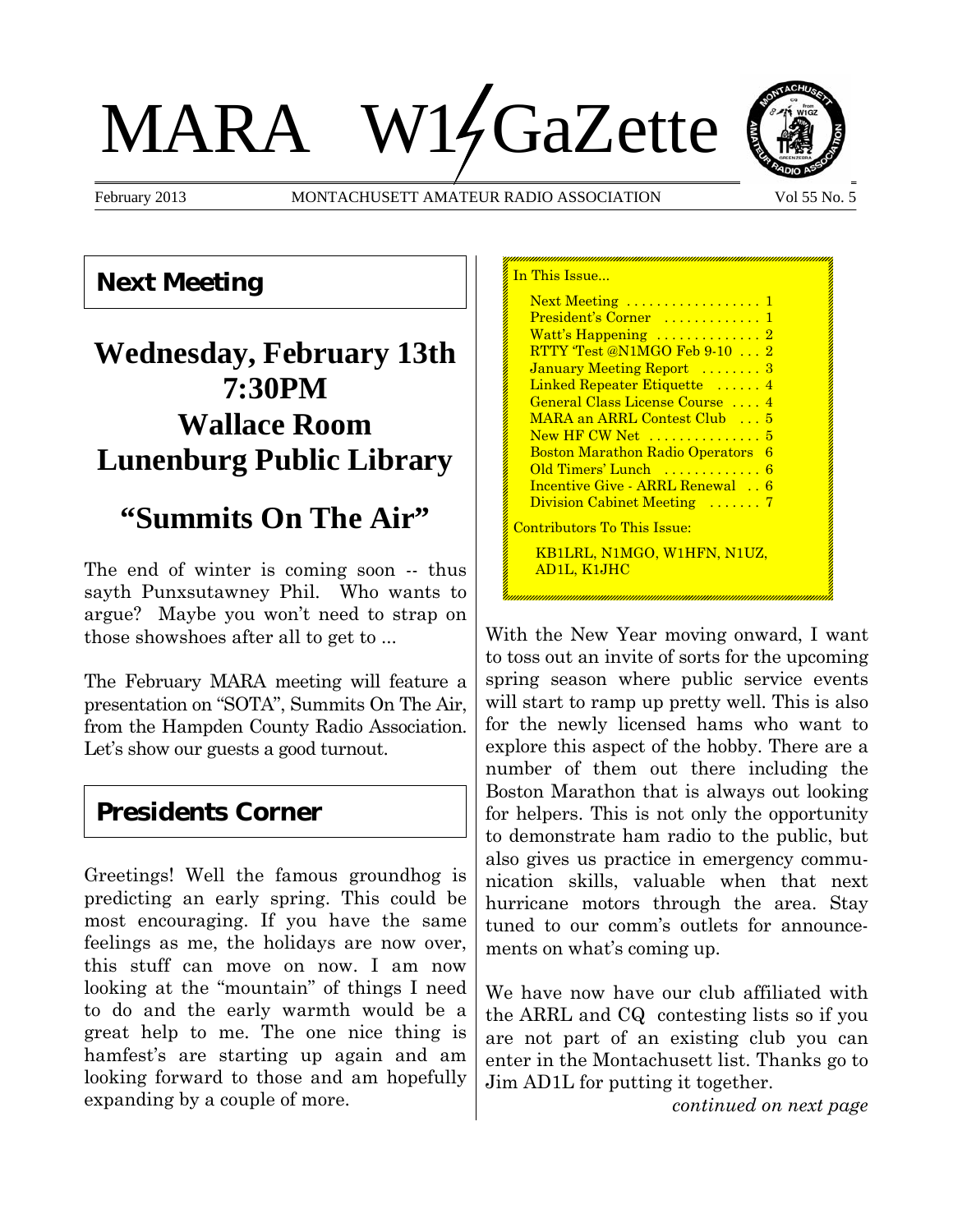# **Watt's Happening**

## **Sundays, 0800 local 5330.5** (ch 1) USB

Western Mass Emergency 60M Net Alternate frequencies are 5346.5 (ch 2), 5366.5 (ch 3), 5371.5 (ch 4), and 5403.5 (ch 5).

## **Sundays, 0830 local 3937**

Western Mass Emergency Net. Alternate frequency is 3942 in case of QRN, QRM, or frequency in-use. Also a good idea to scan up and down 10kHz if you cannot find the net.

**Sundays, 0900 local 145.45-** Montachusett Emergency Net

**Mondays, 2000 local 147.525 simplex** Worcester Emergency Simplex Net

**Tuesdays, 1930 local 145.37-** Templeton Emergency Net

**Wednesdays, 2100 local 28.341** Harvard Repeater Club 10 meter sideband net "Activity Night"

**Nightly, 2100 local 146.97-** Central Mass Traffic Net

**First Monday, 1900 local 3943, 7245** RACES Net

**First Wednesday, 2000 local 3915** K1ARC Red Cross Net http://www.qsl.net/k1arc/

**16 February 2013, Marlboro MA** Algonquin ARC

**17 February 2013, Westford MA** NEARC

Additional ham fest and flea market information can be found on the W1GSL New England Area Ham - Electronic Flea Market list at http://web.mit.edu/w1gsl/Public/ne-fleas

# **President's Corner**

## *continued from page one*

Speaking of contests, Gordon N1MGO is going to participate in the CQ WPX RTTY contest at his QTH and as always is opening his station for those who wish to operate, learn how to operate, or observe. This is a 48 hour contest so the eyelids will be a little heavy for some. But it is a fun contest. Come on down and check us out.

The upcoming meeting will feature Some operators from the Hampden club near Springfield. They will do a presentation on SOTA, which is "Summits on the Air" This is where you pack your gear and set up on top of a hill, or mountain and make contacts. This should be interesting so come on down to the meeting and have some fun…or being part of making it fun!

See you there.

73, Ray KB1LRL

# **RTTY Contest at N1MGO Feb 9-10**

de Gordon N1MGO

We will be running a Multi-One effort for the CQ WPX RTTY Contest. For the rules see: http://cqwpxrtty.com/rules.htm

If you want to operate or just watch, call or write me.

We will be using Charlie's call, KT1I.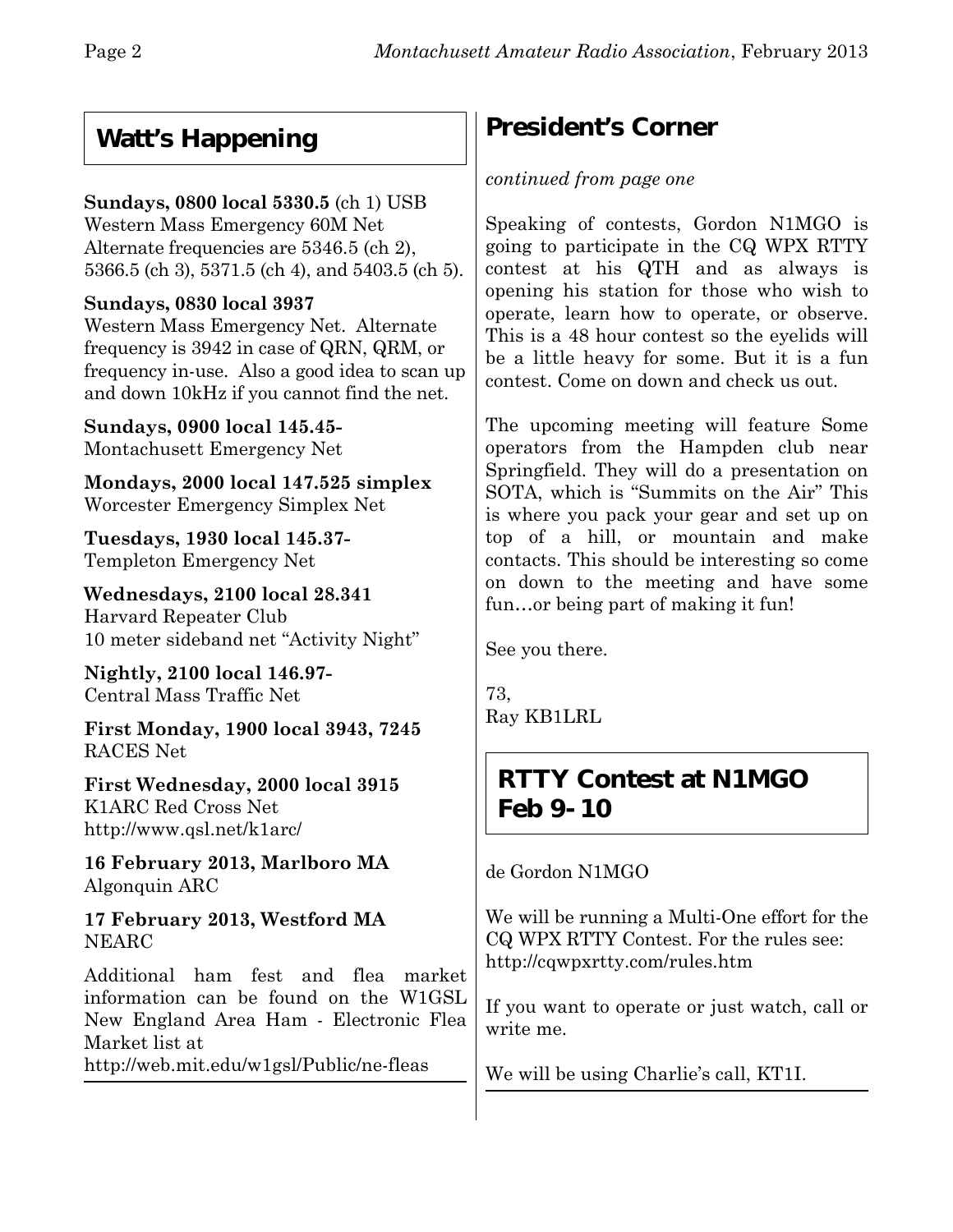# TheMARA W1/GaZette

is published by the Montachusett Amateur Radio Association just prior to the monthly meeting. The newsletter is distributed free to members and friends of Amateur Radio.

Contents copyright © 2013, MARA. Permission to use in other Amateur Radio publications with credit to MARA is hereby granted.

The deadline for materials to appear in the W1/GaZette is noon on the Sunday before the first Wednesday of the month.

#### **NEWSLETTER STAFF:**

| Editors:   | Ralph Swick KD1SM           |
|------------|-----------------------------|
|            | 978-582-7351 kd1sm@arrl.net |
| Webmaster: | Paul Upham KD1YH            |

#### **MEMBERSHIP INFORMATION:**

|                     | Club Secretary: Barry Fox W1HFN                   |                      |
|---------------------|---------------------------------------------------|----------------------|
| <b>Annual Dues:</b> | Regular<br>Family<br><b>Fixed income</b>          | \$25<br>\$30<br>\$15 |
| Meetings:           | 2nd Wednesday, 7:30pm<br><b>September to June</b> |                      |

Mailing address: MARA PO Box 95 Leominster, MA 01453 Web site: http://www.w1gz.org/

#### **OFFICERS:**

| Ray Lajoie, KB1LRL<br><u>rplajoie@comcast.net</u> | President             |
|---------------------------------------------------|-----------------------|
| Tom Antil, AB1GF                                  | <b>Vice President</b> |
| Barry Fox, W1HFN<br>foxbw@comcast.net             | Secretary             |
| Gordon LaPoint, N1MGO<br>n1mgo@arrl.net           | Treasurer             |
| Charlie Cayen, KT1I<br>kt <sub>1</sub> i@arrl.net | Trustee               |
| MARA owns and operates the W1GZ repeater on       |                       |

145.45 (CTCSS 74.4) in Fitchburg.

## **January Meeting Report**

Minutes of the Montachusett Amateur Radio Association

9 January 2013

The meeting was called to order at 7:30 by Ray KB1LRL. Introductions were made, those in attendance were: Ray KB1LRL, Gary K1YTS, Tom K1JHC, Norm W1BYH, Gordon N1MGO, Tom AB1GF, Ralph KD1SM, Charlie KT1I, Al KB1TNN, Ken KB1UVP, Steve KB1YUP, John KK1X, Bruce KB1YRS, Bill N1UZ, Tim KQ1Y and Barry W1HFN. Our speaker was Ray KB1LRL.

It was moved and seconded to accept the minutes of our last meeting as it appeared in the newsletter. Treasurer's report; the balance for July and August is \$1,483.50 with \$206.50 in the repeater fund. The raffle brought in \$23.00; Tom K1JHC won the first draw and elected to take the ARRL tot bag and MARA notepad, Bill N1UZ got second and the knife and notepad.

Ray gave a synopsis of the ARRL meeting of club presidents where WRTC 2013 / 2014 were discussed along with the ARRL 100th Anniversary / Mega-Convention to be held in Hartford in July of 2014. Jim AD1L requested MARA become an ARRL recognized contest affiliate club, it was agreed to and subsequently arranged. Tom K1JHC mentioned the WRTC event coming up this July. There will be two stations this year instead of one.

There was a refreshment / socializing break at 7:55.

*continued on next page*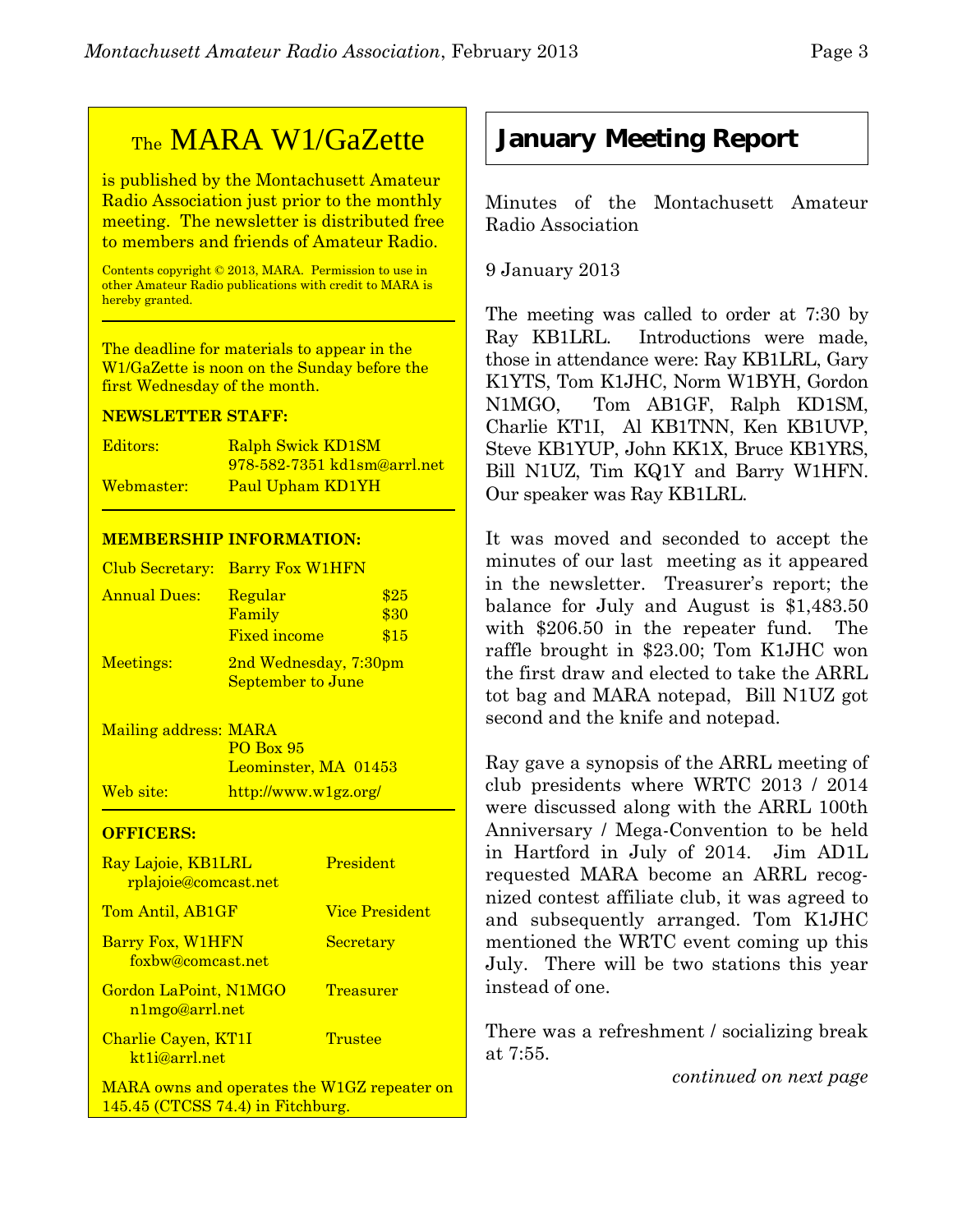The meeting resumed at 8:05 and the floor was given over to Ray KB1LRL. He gave a most interesting slide show talk on HF propagation.

A motion to adjourn was made at 9:00, seconded and carried.

Respectfully submitted, Barry W1HFN Secretary MARA

# **Linked Repeater Etiquette**

Hi, Just to remind all that the W1GZ repeater is LINKED to Gardner and Athol repeaters, as well as Echolink.

#### **You need to allow a 2 second delay before transmitting.**

Other stations trying to get in on other modes do not have a chance as well as timing out repeaters because it does not allow to break. There was a incident this morning [January 27] and needed to take down the link.

Please be mindful of this need to delay

Thank you Ray KB1LRL

## **New Members**

MARA welcomes the following new members to the Club:

KB1YRS Bruce Wilbur Fitchburg

*New Members (continued)*

KB1YUP Steven M Faucher Fitchburg

# **General Class License Course**

de N1UZ

The Gardner Office of Emergency Management and Mohawk Amateur Radio Club is sponsoring a General Class course starting on January 26th.

The details are:

- Dates: January 26th to March 30th, 10 weeks.
- Location: Gardner Office of Emergency Management, 61 East Broadway, Gardner.
- Pre-registration is required, e-mail w1sex@arrl.net
- Class is limited to ten students.
- Students must have the ARRL General Class License Manual, 7th Edition.
- Students must have a scientific Calculator, TI-30Xa is preferred but any scientific will do.
- Students must have a digital multimeter.
- Park in the rear of the building off Prospect Street, the class is on the second floor.

Contact w1sex@arrl.net if you have any questions.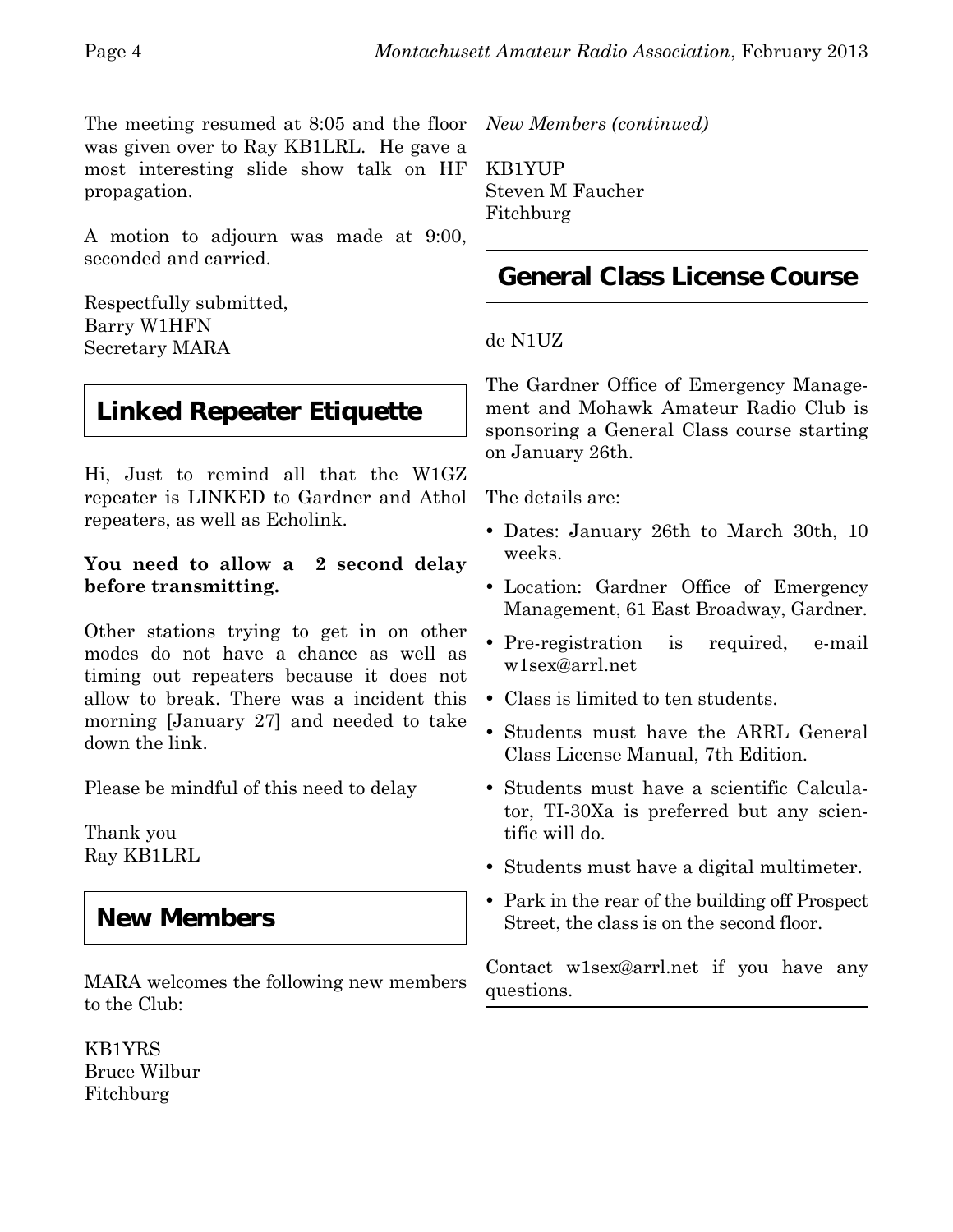## **MARA Now On ARRL Contest Club List**

de James AD1L

Hello folks,

Ray KB1LRL delegated me the task of getting MARA added to the ARRL and CQ contest club listings. I would like to report that the transaction has been completed with regard to the ARRL.

As a general ARRL affiliated club we are officially listed as Montachusett ARA, so that is the title I used when addressing the contest branch.

I received a quick confirmation from Sean KX9X the ARRL contest branch manager informing me that we are now officially listed.

When submitting your contest logs the club field should look exactly like this,

### **CLUB: Montachusett ARA**

You can view the list at http://www.arrl.org/contest-club-list

NOTE: When submitting logs **DO NOTE USE THE CODE you see next to our club name on the list**. I have been informed that code is for internal ARRL use only (yes, I asked why it is on the public page).

My next task will be to approach the CQ Magazine contest manager about their list. I will of course be submitting the same name, and I will inform you all when I have a response.

Best regards, James AD1L

# **New HF CW Net**

New HF CW Net Starting January 7

de WK1H on Monday 07 January 2013

There has been no section CW net for either East Mass or West Mass for some time. Some have approached me concerning their interest in CW, so I plan to run a slow speed CW traffic net for both Massachusetts sections and Rhode Island which will offer training in message handling and net operation and at the same time hopefully give folks a chance to increase their CW capabilities.

We will meet on 3565 Khz plus or minus at 7PM Monday through Friday. If enough interest and personnel available I will add weekends as well.

Training messages will be provided and questions and comments are always welcome. I plan on a Q&A session on the Boston 145.23 repeater following the EM2MN which meets at 8 PM. Obviously most in West Mass section will not be able to make that, but I can be available by email or either following CM2MN on the Paxton repeater or on HF or Echolink by arrangement.

Anyone interested in CW will be most welcome. Come meet new friends, learn new skills and hopefully have some fun.

73, Marcia KW1U STM

*contributed by KB1LRL*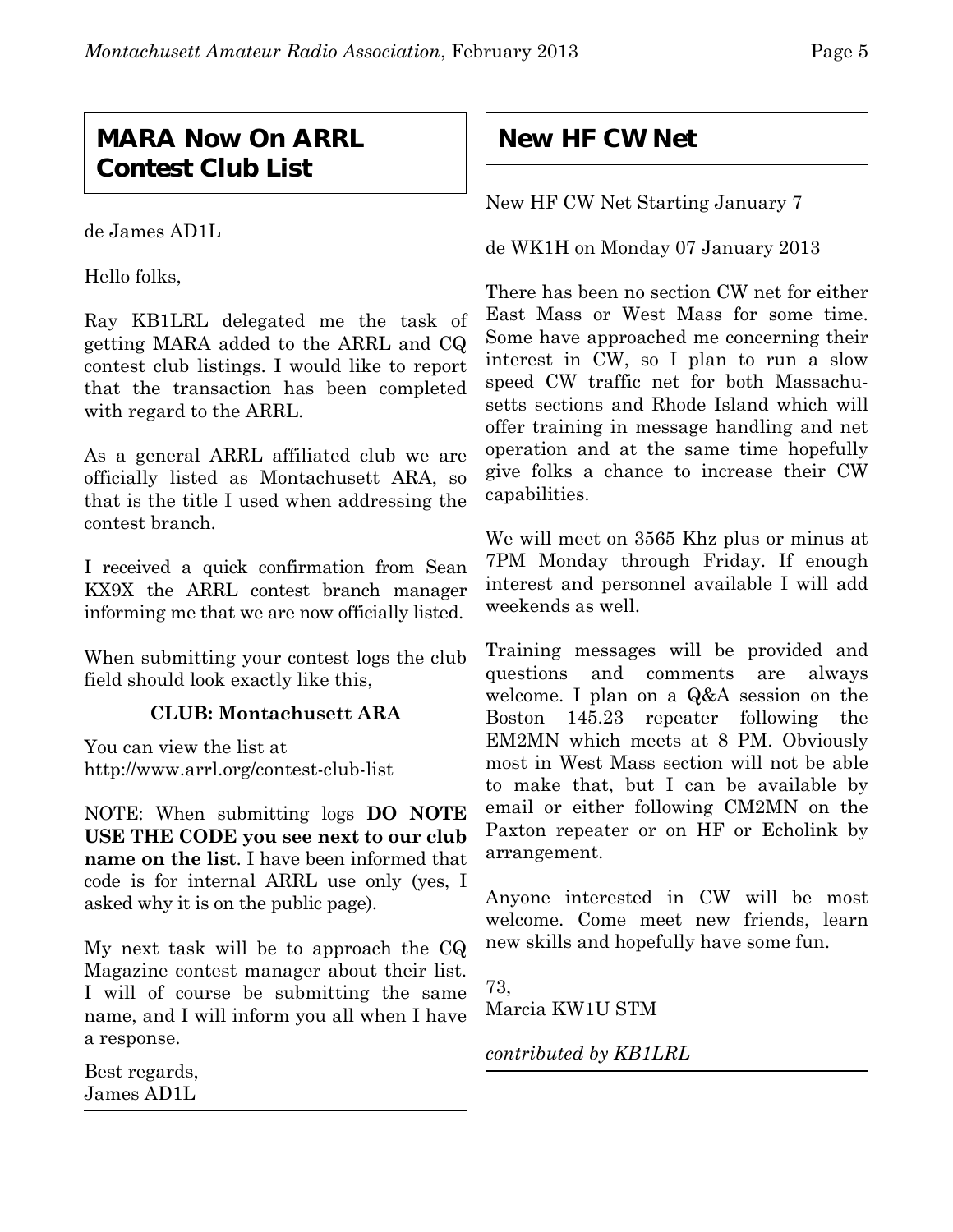## **Boston Marathon Radio Operators Wanted!**

de Bob K1IW

4 January

We are now accepting volunteers for the 2013 Boston Marathon. The Marathon will be held on Monday, April 15th.

To sign up, please visit http://marc.mmra.org .

IMPORTANT - PLEASE READ THIS NEXT PART:

If you have volunteered in previous years then sometime around January 8th you may have received an email or postcard from the Boston Athletic Association directing you to register on the BAA web site. PLEASE DISREGARD this email or postcard!

The only registration you should do is at the MMRA web site (address above). If you register on the BAA system, this will only cause confusion. The BAA automatically sends out notices to all 10,000+ volunteers that helped in the last few years.

Because of the special qualifications for the amateur radio positions, please register ONLY on the MMRA web site.

Positions are available to shadow race officials at the start, positions along the route, and finish line.

73, Bob K1IW

# **Old Timers Lunch**

de Tom K1JHC

The Old Timers held their monthly meeting at Bickfords Restaurant on Wednesday January 2.

Those present were Gary K1YTS, Barry W1HFN, Ken KB1UVP Don W1IBJ, Tom K1JHC, Al KB1TNN, and Norm W1BYH.

Topics ranged From New Year's Eve meals to the present state of the County. Please join with us on the first Wednesday of each month at 12 Noon.

## **Incentive Gift - ARRL Membership Renewal**

de James AD1L

Hi Folks,

A heads-up for anyone renewing their ARRL membership in the near future.

I was at the ARRL web site renewing my membership and while filling in the form I noticed a box to enter a "Promo Code." So, I decided to do a web-search to see if codes were posted anywhere. I was surprised to find the following...

http://www.retailmenot.com/view/arrl.org

Of the few codes there I used RN3E and was able to select a free book when renewing. I choose "More Classic Wire Antennas," because I have the original edition.

*continued on next page*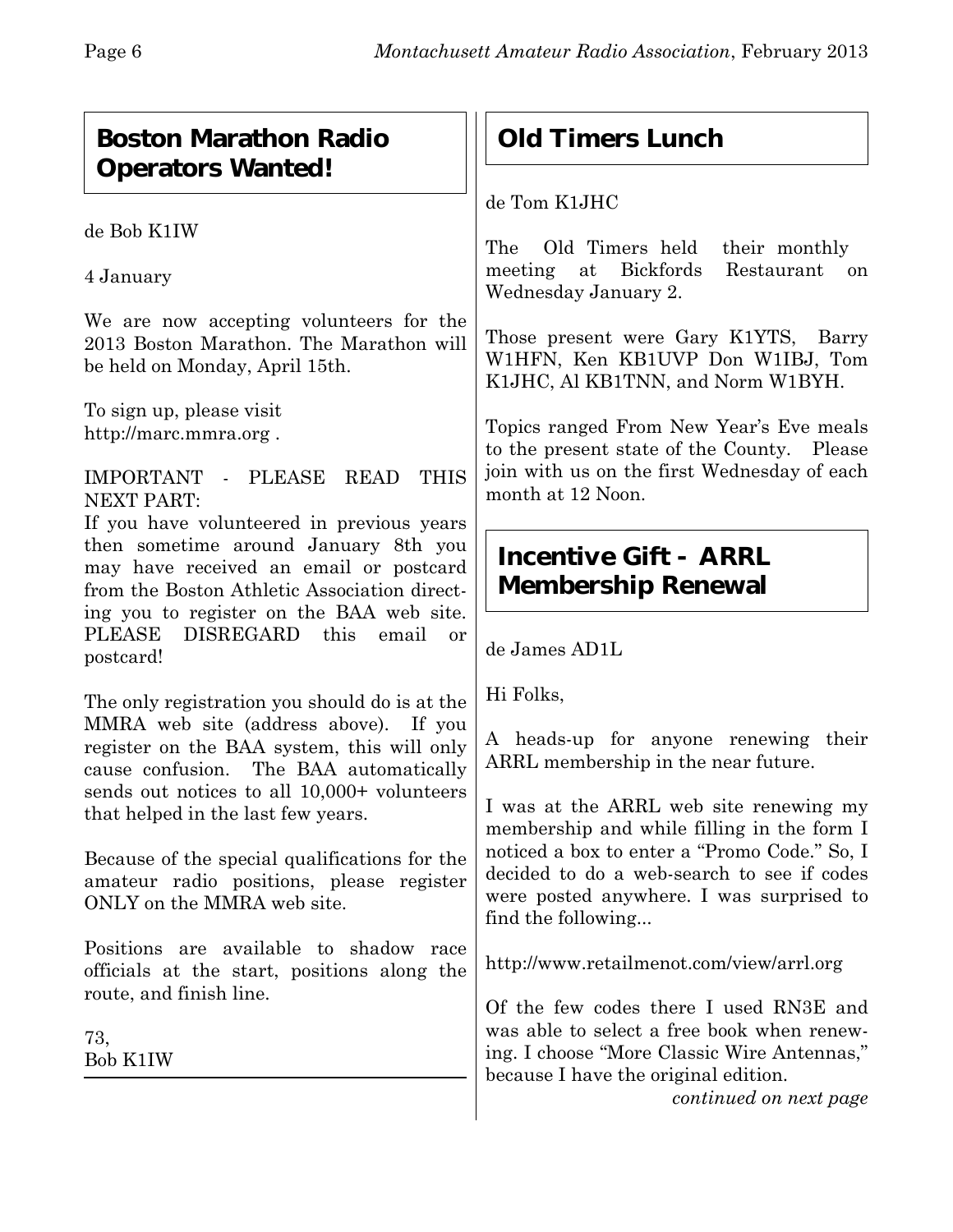The book was a \$20 value, which is nice, but I would rather they let me opt out of mailed QST and reduce my dues by \$20. But that is a whole other story -- the league is currently campaigning to have members opt for the Electronic Version of QST only, but offering not even a small reduction in dues. I think that is short-sighted, but probably also a topic for a different venue.

I hope someone finds the codes useful!

Best regards, James AD1L

## **Division Cabinet Meeting**

Ralph KD1SM attended the semi-annual ARRL New England Division "cabinet" meeting on January 5 in Springfield.

This meeting is called by Division Director Tom Frenaye K1KI and Vice Director Mike Raisbeck K1TWF. The presidents of every ARRL Affiliated Club in the New England states are invited to meet with the ARRL Section Managers to discuss items of shared interest and provide input to Tom for the next ARRL Board meeting. Tom schedules these meetings to be shortly before the ARRL Board meeting so the input he gets from the field is "fresh".

For this meeting 30 people were present. Discussion topics included recent activity in FCC Notices of Proposed Rulemaking, FCC requests for input on possible future NPRMs, growth in Amateur Radio licensing, and how the new digital edition of QST is being received (yes, an app version for Android is expected later this year).

Tom K1KI discussed challenges with Logbook of the World; it is being used in a very different way than was anticipated in the original design. As a result, the service has performance issues. Tom talked about the status of a hardware replacement for the Logbook of the World. Other topics of discussion included Amateur Radio involvement in the response to Hurricane Sandy. The final topic was a roundtable on common challenges seen by the clubs who were represented.

There was a lot of discussion on opportunities to present Amateur Radio in the "maker fairs" that are fast-growing venues attracting the sort of people who are interested in constructing with new technologies – exactly the kind of people who started Amateur Radio a century ago.

Another topic that got quite a bit of discussion was the planned Centennial Anniversary of ARRL. This will be punctuated with a national convention to be held in the Hartford (CT) Convention Center the weekend after WRTC 2014. As the event years are traditionally Boxboro Convention years, the Boxboro organizing committee is working with the National Convention organizers to make this convention in Hartford be the single 2014 convention in our area.

In conjunction with the centennial, suggestions were solicited on how to best use the large collection of historic artifacts that ARRL owns to present the history and future of Amateur Radio.